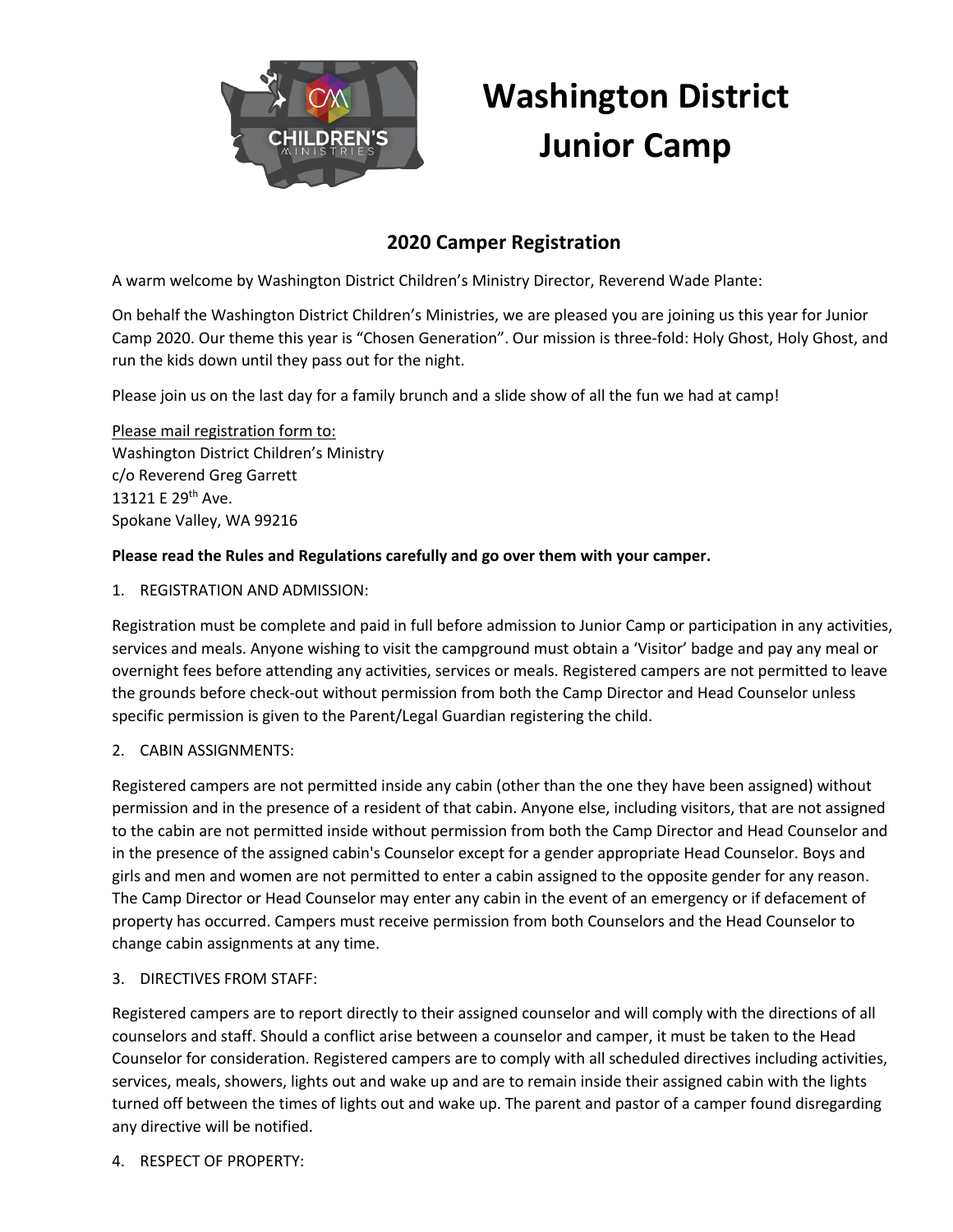Registered campers are expected to respect the property of those around them, the facilities of which we are renting, and the natural surroundings thereof. Campers must also be responsible for their own property. Any camper found defacing anything that does not directly belong to him/her will be responsible for the value of the damage incurred.

## 5. RESPECT OF PERSONAL SPACE:

No hitting, kicking, tackling, chasing, pushing, shoving, inappropriate touching, pinching, slapping, poking, grabbing, or hair pulling allowed.

## 6. PROHIBITED:

Music in any form, electronics of any kind (including cell phones), weapons, tools, drugs, tobacco, alcohol, and lighters are strictly prohibited and are not to be in the possession of any registered camper at any time during Junior Camp (cameras are okay).

## 7. MODESTY AND APPROPRIATE ATTIRE:

Registered campers must always dress modestly. Tight fitting clothes, sleeveless shirts, see-through material, low-cut necklines, shorts or skirts above the knee and shirts showing a midriff are strictly prohibited. Girls are to wear skirts that are below the knee in length while standing and sitting and boys are to wear pants or shorts that are below the knee while standing and sitting. A slit in a skirt may not come above the knee while standing or sitting. Additionally, sleepwear and swimwear are not to be worn outside the cabin, shower area, or swimming area without a fully enclosing robe or other covering unless it fulfills the guidelines for modest apparel as outlined above. Swimwear should be age appropriate and modest (play clothes on the water slide are acceptable). Also, no aggressive, worldly, or inappropriate logos will be permitted to be worn.

## 8. SAFETY AND SECURITY:

Campers are always to remain on camp grounds or in the accompaniment of their counselor. Campers are not to leave the grounds with anyone not on staff, including adults that they may be familiar with. Campers should not be wandering the grounds by themselves or away from their assigned activity. Campers are to stay away from bodies of water, and water features (such as a water slide) when they are not assigned to be there. Campers will have a name badge and must try their best to keep it with them. Campers' pictures will be taken at check in for identification and security reasons only.

#### 9. FIRST AID AND MEDICATION:

All first aid must be rendered by the staff nurse and/or assigned assistance. All medication must be turned in to the nurse at registration. The nurse will record medications, dose, and frequency and campers are to respond to the nurse's requests without hesitation. Campers are responsible to collect their medications at check-out.

#### 10. PHOTOGRAPHY:

Washington District Junior Camp is designed to a fun and spiritual experience for campers and staff. To aid in promoting the event, staff will be taking pictures and recording events for marketing and promotions. If you do not wish your camper to participate in being photographed, please indicate so on the registration form below.